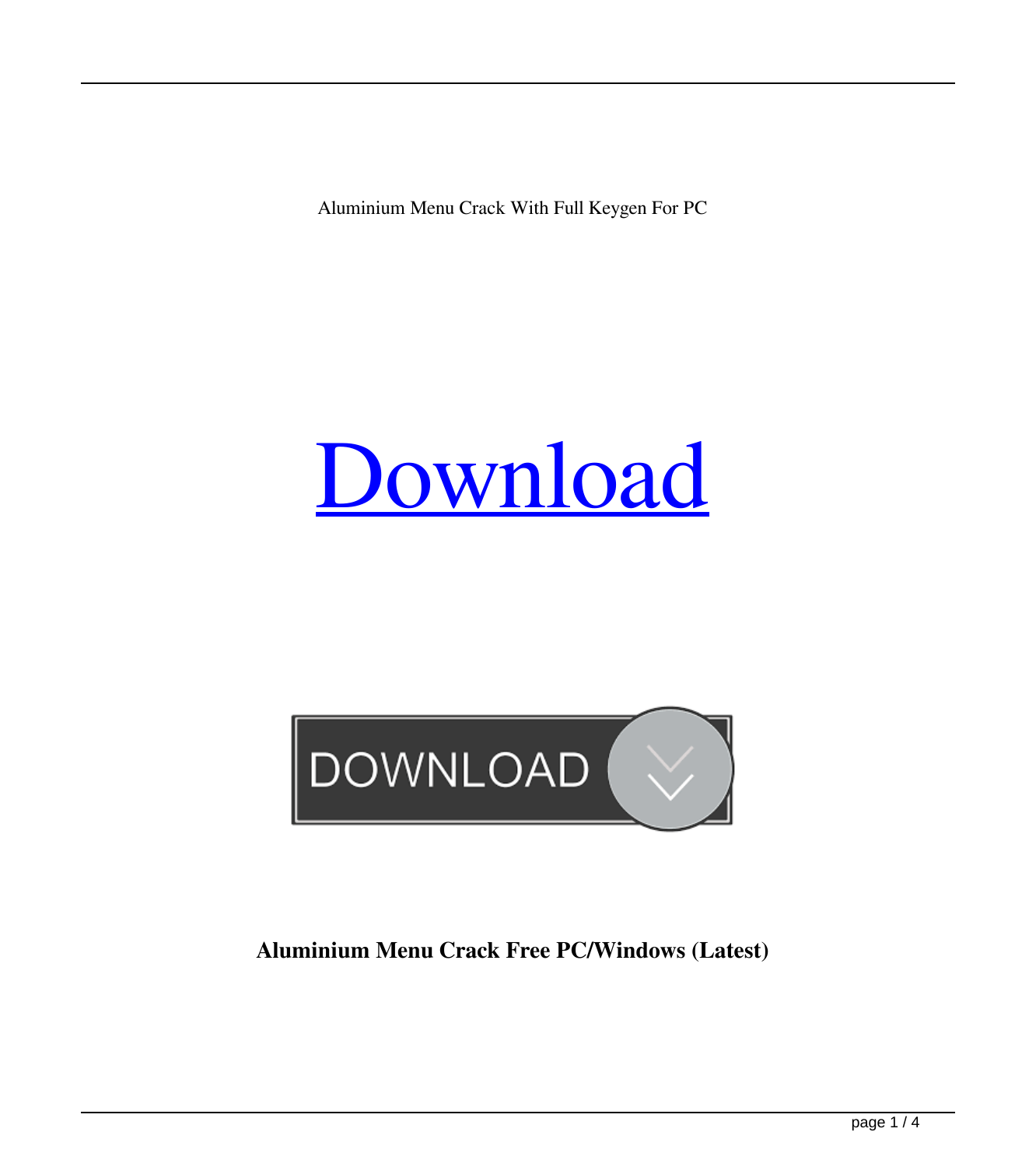Cracked Aluminium Menu With Keygen is a Dreamweaver extension horizontal menu. But it has a lot of extra features that make it unique. 1. Multiple drop down menu. 2. Aluminium Menu Crack Free Download will automaticly find the list of images and submenus. 3. Fonts, Colors, Styles. 4. Easy to use and easily customize. 5. Fully responsive. 6. No Flash. 7. No need to create many DIVs. 8. Auto-expand menu. 9. Full width menu. 10. No Scrollbars. 11. Free version. 12. Unlimited number of items. How to Install: 1. Download the Aluminium Menu file from aluminiummenu.com 2. Copy the Aluminium Menu MXP file in the Adobe Dreamweaver extension folder. 3. If you have Macromedia Extension Manager open Dreamweaver with extension manager open it also. 4. Click on Extensions->Add 5. Select Aluminium Menu from the Manage list. 6. If you have a question about any of the features, just click on the help link in the left top corner of the extension. 7. Click on Install to install Aluminium Menu extension. This is Aluminium Menu screenie: This is more screenies: I have another blog where i give instructions about how to install Aluminium Menu. Is good for beginners. Tell me what you think, what is your favorite Dreamweaver extension. Cheers. new icky feeling. It's just a faint sense of unease at the back of my mind. I can't place where it came from. I can't put it into words. It's not

#### **Aluminium Menu Crack + Free Download X64 2022**

■ "Menu Button" - Type: URL ■ "Menu Item" - Type: URL ■ "Reset Menu Items" - Type: URL ■ "Reset Button" - Type: URL  $[$  "Banner" - Type: URL  $[$  "Footer" - Type: URL  $[$  "Advertising ID" - Type: Number  $[$  "Pop-up" -Type: URL  $\mathbb{Z}$  "Tracking ID" - Type: Number  $\mathbb{Z}$  "Cookies" - Type: Boolean  $\mathbb{Z}$  "Visible" - Type: Boolean  $\mathbb{Z}$ "Lifetime" - Type: Number  $\mathbb{Z}$  "Social" - Type: Boolean  $\mathbb{Z}$  "Social Help" - Type: Boolean  $\mathbb{Z}$  "Language" - Type: URL  $\mathbb{Z}$  "Message Text" - Type: URL  $\mathbb{Z}$  "Message Title" - Type: URL  $\mathbb{Z}$  "Message Alignment" - Type: URL  $\mathbb{Z}$ "Message Position" - Type: URL  $\boxed{?}$  "Message Color" - Type: Number  $\boxed{?}$  "Message Font Size" - Type: Number  $\boxed{?}$ "Message Font Family" - Type: URL  $\mathbb{Z}$  "Font Size" - Type: Number  $\mathbb{Z}$  "Font Family" - Type: URL  $\mathbb{Z}$  "Color" -Type: Number  $\mathbb{Z}$  "Alignment" - Type: URL  $\mathbb{Z}$  "Position" - Type: URL  $\mathbb{Z}$  "Content Type" - Type: URL  $\mathbb{Z}$  "Links Color" - Type: Number  $[2]$  "Links Font Family" - Type: URL  $[2]$  "Links Font Size" - Type: Number  $[2]$  "Links Font Color" - Type: Number [] "Background Image" - Type: URL [] "BG Color" - Type: Number [] "BG Image" -Type: URL  $\mathbb{Z}$  "BG Image Position" - Type: URL  $\mathbb{Z}$  "BG Image Type" - Type: URL  $\mathbb{Z}$  "BG Color Position" - Type: URL  $\mathbb{Z}$  "BG Color Type" - Type: URL  $\mathbb{Z}$  "Preloading" - Type: Boolean  $\mathbb{Z}$  "Smooth Scrolling" - Type: Boolean  $\mathbb{Z}$ "Label 81e310abbf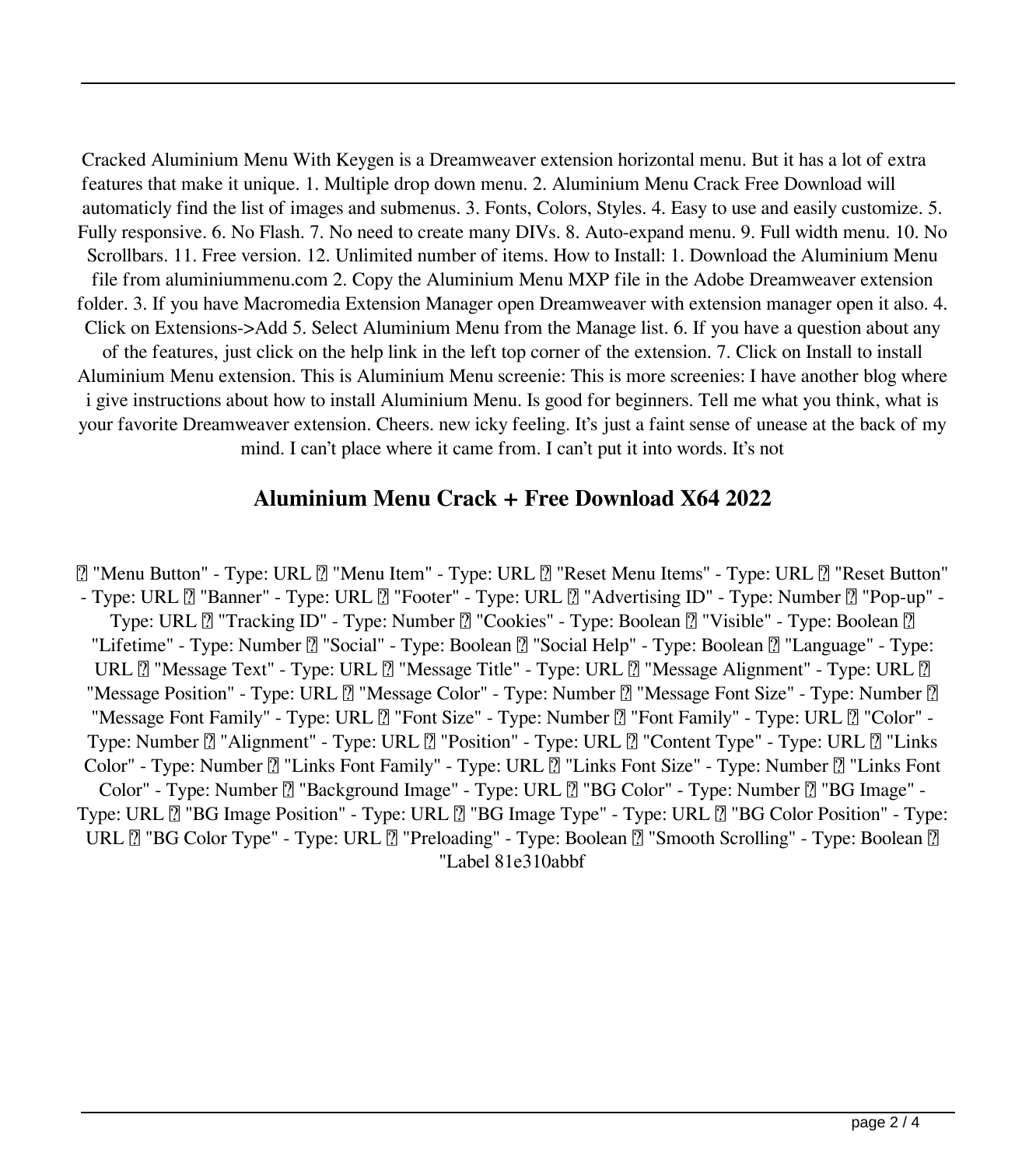#### **Aluminium Menu Crack**

Aluminium Menu is a simple horizontal menu which is made with PHP, AJAX and CSS. The free version of Aluminium Menu must be installed on the same subdomain as soft.com. The cost of the commercial version is set to 50\$ which is optional. It's very easy to customize, the menu is responsive and a very good performance is done. Aluminium Menu is made of several free and open source components:  $\mathbb{R}$  FreePHP for PHP  $\mathbb{R}$  Javascript JQuery for Javascript  $\mathbb{Z}$  MySql and PHPMyAdmin for Database (MXP file are automatically installed)  $\mathbb{Z}$  Free CSS for the menu css  $\Omega$  FTP site for the menu live development. The free version comes with the following features:  $\Omega$ Unlimited menu with 1 link in each column (only in the commercial version)  $\mathbb{Z}$  Unlimited menu with 10 links in each column (only in the commercial version)  $\mathbb{R}$  Unlimited menu with 20 links in each column (only in the commercial version)  $\mathbb{R}$  Unlimited menu with 40 links in each column (only in the commercial version)  $\mathbb{R}$ Unlimited menu with 100 links in each column (only in the commercial version)  $\eta$  Unlimited menu with 200 links in each column (only in the commercial version)  $\mathbb{Z}$  Unlimited menu with 400 links in each column (only in the commercial version)  $\mathbb{R}$  Unlimited menu with 800 links in each column (only in the commercial version)  $\mathbb{R}$ Unlimited menu with 1200 links in each column (only in the commercial version)  $\mathbb{Z}$  Unlimited menu with 2400 links in each column (only in the commercial version)  $\mathbb{Z}$  Unlimited menu with 6000 links in each column (only in the commercial version)  $\mathbb{R}$  Unlimited menu with 12000 links in each column (only in the commercial version)  $\mathbb{R}$ Unlimited menu with 24000 links in each column (only in the commercial version)  $\mathbb{Z}$  Unlimited menu with 48000 links in each column (only in the commercial version)  $\mathbb{Z}$  Unlimited menu with 100000 links in each column (only in the commercial version)  $\mathbb{Z}$  Unlimited menu with 200000 links in each column (only in the commercial version) ■ Unlimited menu with 400000 links in each column (only in the commercial version) ■ Unlimited menu with 800000 links in each column (only in the commercial

#### **What's New In Aluminium Menu?**